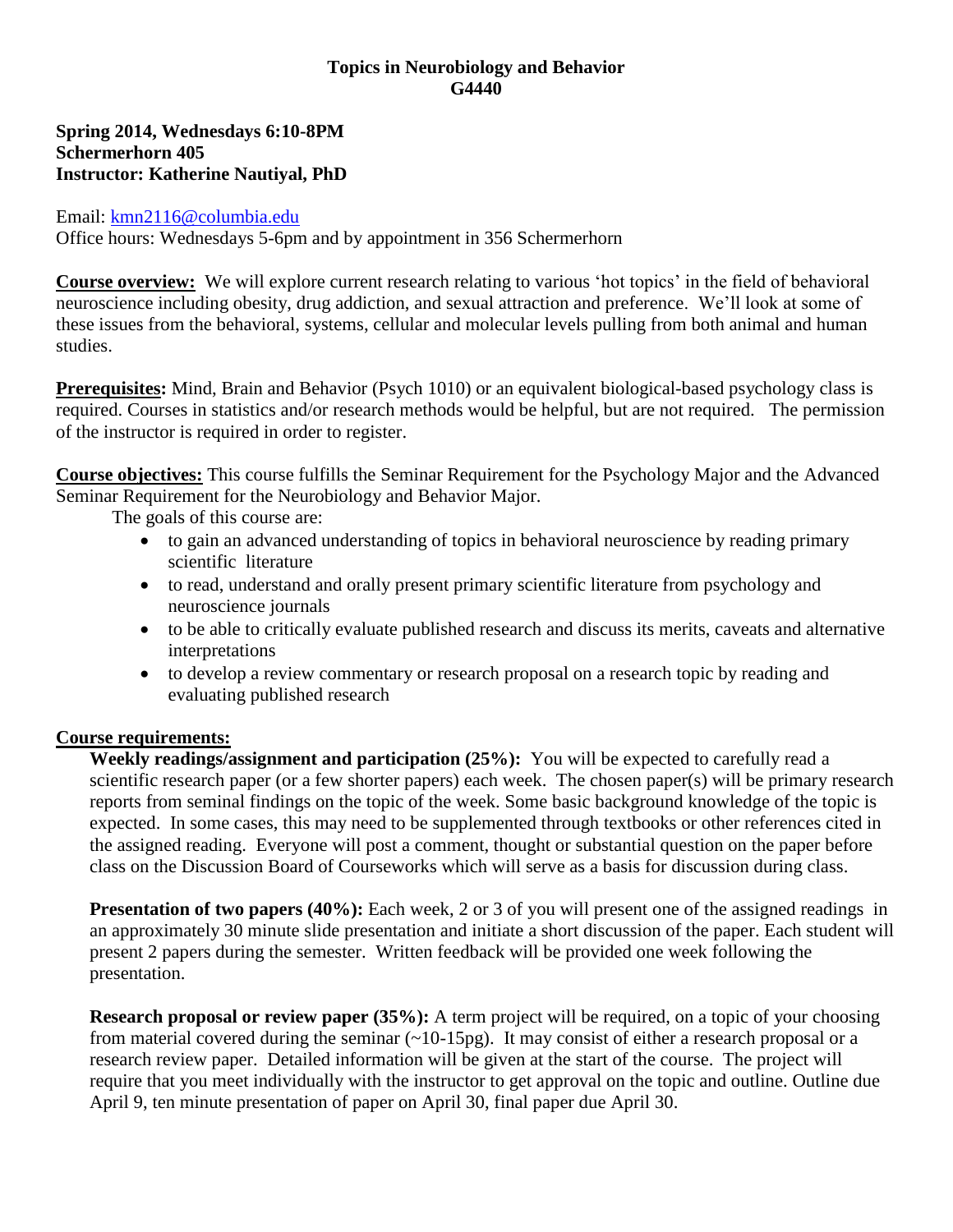### **Class policies:**

**Attendance:** You are expected to come to class each week prepared to discuss the assigned papers. Your unexcused absence will be noted and reflected in your participation grade. Make-up 'participation' for preapproved excused absences will be arranged on an individual basis.

**Assignments:** Paper presentations are assigned based on solicited preferences during the first week of the semester and once assigned may not be changed. In the case of a documented medical or family emergency, alternate arrangements will be made to present the paper individually during office hours. The due date for the term paper is firm, and as such, one letter grade will be deducted for each day it is late.

**Academic Integrity:** "The intellectual venture in which we are all engaged requires of faculty and students alike the highest level of personal and academic integrity. As members of an academic community, each one of us bears the responsibility to participate in scholarly discourse and research in a manner characterized by intellectual honesty and scholarly integrity. . . . In practical terms, this means that, as students, you must be responsible for the full citations of others' ideas in all of your research papers and projects; you must be scrupulously honest when taking your examinations; you must always submit your own work and not that of another student, scholar, or internet agent."

From the Faculty Statement on Academic Integrity - [www.college.columbia.edu/academics/integrity-statement.](https://www.college.columbia.edu/academics/integrity-statement)

Cheating on assignments or exams and plagiarism are very serious violations within the academic community. Students are expected to do their own work on all tests and assignments for this class. You are expected to always act in accordance with the Columbia honor code. Any student found cheating or plagiarizing in this class will be reported to Columbia's Office of Judicial Affairs and Community Standards for evaluation and academic discipline. If you have questions about any aspect of academic integrity at Columbia, please refer to the following link: [www.college.columbia.edu/academics/integrity](http://www.college.columbia.edu/academics/integrity) and if you have specific questions about the judicial process, please see [www.college.columbia.edu/academics/disciplinaryprocess.](http://www.college.columbia.edu/academics/disciplinaryprocess)

#### **Class Schedule**

*Please note that readings and topics will likely change based on enrollment number and student preferences.* **January 22:**

#### **Course Information**

Information will be given on: course format, evaluation, discussion board posts, presentation of papers, class discussion, term paper.

# **January 29:**

#### **Animal Models**

Assignment of papers to present, discussion on animal models of empathy, collaborative conception of review paper and research proposal (as example outlines for your term paper) Reading:

-Langford et al, Social Modulation of Pain as Evidence for Empathy in Mice. Science. 2006; 312(5782):1967-70.

-Ben-Ami Bartal I et al. Empathy and Pro-Social Behavior in Rats Science. 2011; 334(6061):1427-30

#### **February 5:**

**Intro: Nature and nurture**  $\text{-}$  How much can we blame our parents for what's wrong with us? What about the environment in which we grew up? What are the mechanisms by which our environment can change us? Reading:

-Caspi, A et al. Influence of life stress on depression: moderation by a polymorphism in the 5-5HTT gene. Science. 2003;301(5631):386-9.

-Weaver, ICG et al.Epigenetic programming by maternal behavior. Nature Neuroscience 2004; 7, 847-854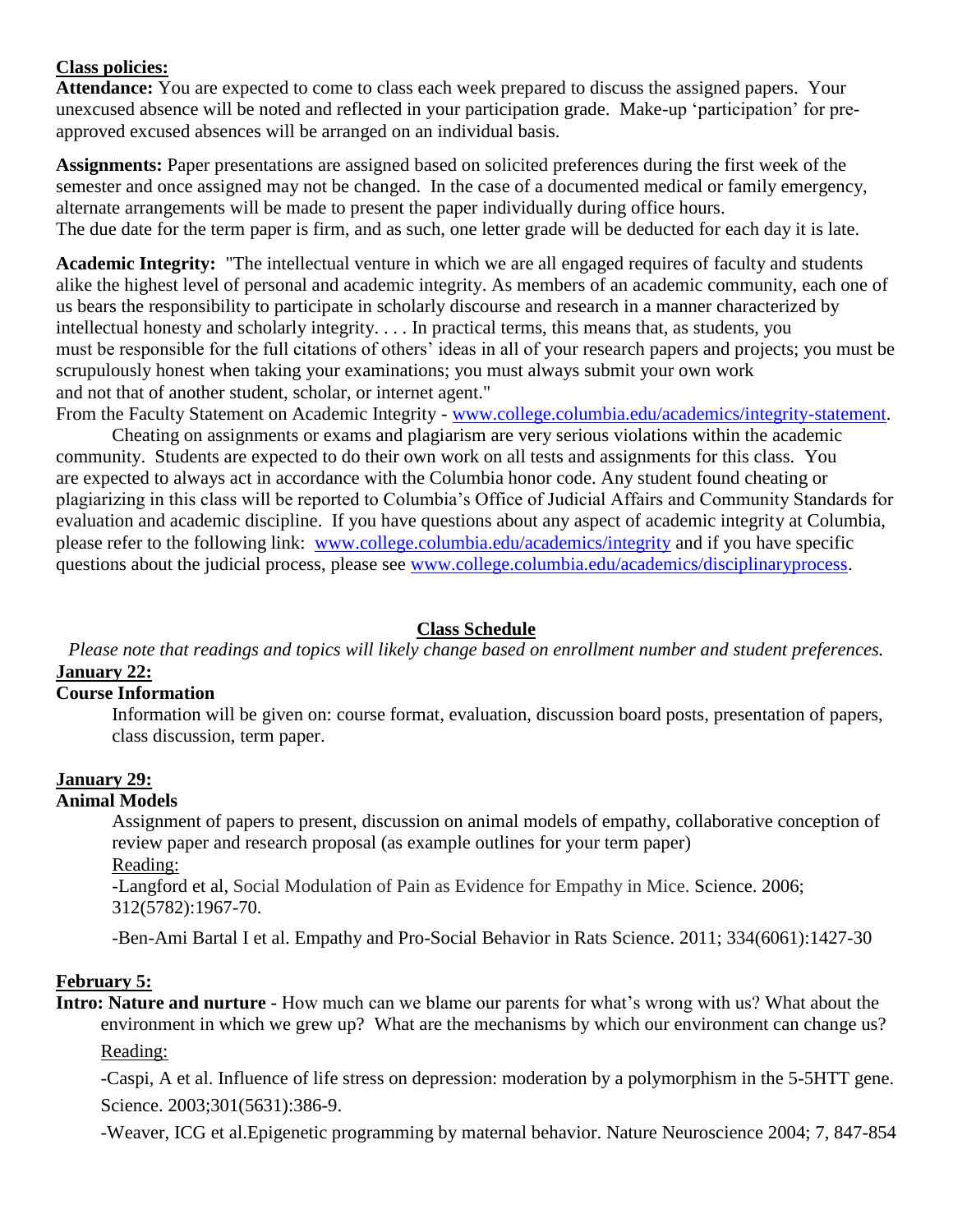## **February 12:**

**Intro: Plasticity -** How plastic is our brain? When and why does it change? What can we do to change it?

Reading:

-van Praag et al, Running enhances neurogenesis, learning, and long-term potentiation in mice. [Proc](http://www.ncbi.nlm.nih.gov/pubmed?term=Running%20enhances%20neurogenesis%2C%20learning%2C%20and%20long-term%20potentiation%20in%20mic) Natl [Acad](http://www.ncbi.nlm.nih.gov/pubmed?term=Running%20enhances%20neurogenesis%2C%20learning%2C%20and%20long-term%20potentiation%20in%20mic) Sci U S A. 1999 Nov 9;96(23):13427-31.

-Schmithorst et al, Differences in white matter architecture between musicians and non-musicians: a diffusion tensor imaging study. Neuroscience Letters 321 (2002) 57–60.

### **February 19:**

**Drug addiction -** Why do we get addicted? Do some people have more 'addictive' personalities? Does our brain change when we're addicted? What are some strategies to curb addiction?

#### Reading:

-Naqvi et al, Damage to the Insula Disrupts Addiction to Cigarette Smoking. Science 2007: Vol. 315 no. 5811 pp. 531-534.

-Volkow et al, Cocaine Cues and Dopamine in Dorsal Striatum:Mechanism of Craving in Cocaine Addiction. The Journal of Neuroscience, 2006; 26(24):6583– 6588

## **February 26:**

**Obesity:** Is there a neurobiological reason for why we're getting heavier? Are we addicted to food? How do the developed drugs help treat obesity? Can a pill be developed to cure obesity?

Reading:

-Stunkard et al, An Adoption Study of Human Obesity. N Engl J Med. 1986;314(4):193-8.

[-Johnson](http://www.nature.com/neuro/journal/v13/n5/full/nn.2519.html#auth-1) & Kenny, Dopamine D2 receptors in addiction-like reward dysfunction and compulsive eating in obese rats Nature Neuroscience (2010) 13,635–641

## **March 5:**

**Gambling and video-game playing –** Is a pathological gambling any different than drug addiction? Can we be addicted to video games? How different is compulsive gaming different from a cocaine addiction?

## Reading:

-Reuter et al, Pathological gambling is linked to reduced activation of the mesolimbic reward system. Nature Neuroscience (2005) 8(2):147-8.

-Thalemann et al, Specific cue reactivity on computer game-related cues in excessive gamers. Behavioral Neuroscience (2007) 121(3) 614-618.

- Zeeb et al, Serotonergic and dopaminergic modulation of gambling behavior as assessed using a novel rat gambling task. Neuropsychopharmacology (2009) 34(10):2329-43

## **March 12:**

**Sexual attraction:** Can sexual preference be "read out" in brain scans? What factors into who we find attractive?

## Reading:

-Gelstein, et al. Human Tears Contain a Chemosignal. Science (2011) 331, 226-230.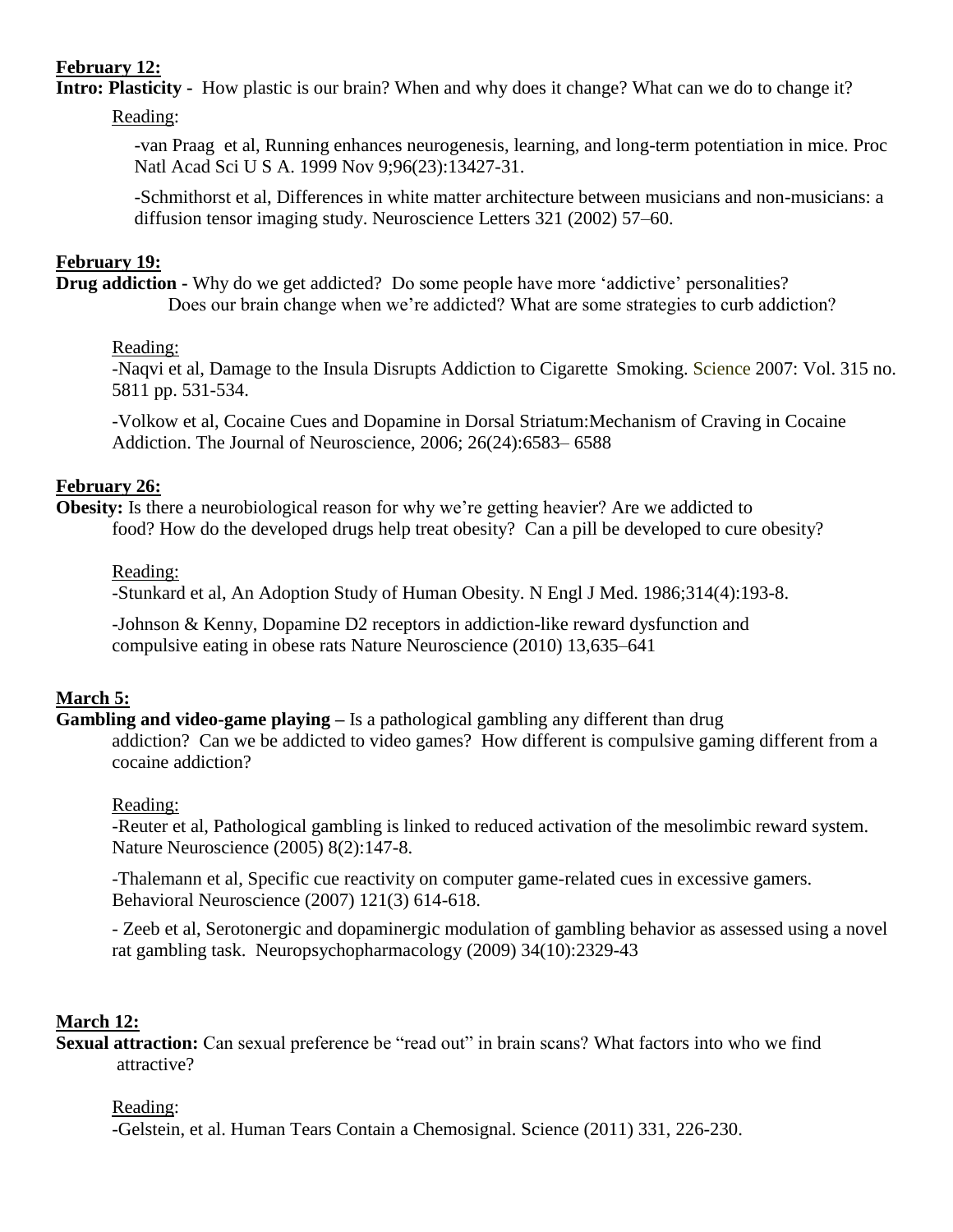-Tracy JL, Beall AT. Happy guys finish last: the impact of emotion expressions on sexual attraction. Emotion. 2011 Dec;11(6):1379-87.

-Haga et al. The male mouse pheromone ESP1 enhances female sexual receptive behaviour through a specific vomeronasal receptor. Nature. 2010;466(7302):118-22.

### **March 19: Spring break**

#### **March 26:**

**Sex differences -** Are men from Mars and women from Venus? How different are the brains of males and females? What makes us act like men or women? Is there such a thing? If so, is it learned or preprogrammed?

#### Reading:

-Jacobson, CD et al. The influence of gonadectomy, androgen exposure, or a gonadal graft in the neonatal rat on the volume of the sexually dimorphic nucleus of the preoptic area. J Neurosci. 1981;1(10):1142-7.

-Quinn, JJ et al. Sex chromosome complement regulates habit formation. Nat Neurosci. 2007; 10(11):1398-400.

-Moss-Racusin et al. Science faculty's subtle gender bias favors male students. PNAS 2012 109(41):16474-9

### **April 2:**

**Sexual preference -** When are sexual preference and sexually dimorphic behavior determined? Do we know of neural substrates that underlie differences in sexual orientation?

#### Reading:

-LeVay, A Difference in Hypothalamic Structure Between Heterosexual and Homosexual Men. Science 1991: Vol. 253 no. 5023 pp. 1034-7.

-Savic et al., Brain response to putative pheromones in homosexual men. Proc Natl Acad Sci USA. 2005; 102(20): 7356–7361.

#### **April 9:**

**Well-being: Stress -** Why am I so stressed out? What makes us different in our abilities to handle stress?

#### Reading:

-Stroud et al, Sex Differences in Stress Responses: Social Rejection versus Achievement Stress. Biol Psychiatry. 2002;52(4):318-27.

-Parker et al, Prospective Investigation of Stress Inoculation in Young Monkeys. *Arch Gen Psychiatry*. 2004;61(9):933-941.

-Romeo et al, Stress history and pubertal development interact to shape hypothalamic-pituitaryadrenal axis plasticity. Endocrinology. 2006;147(4):1664-74.